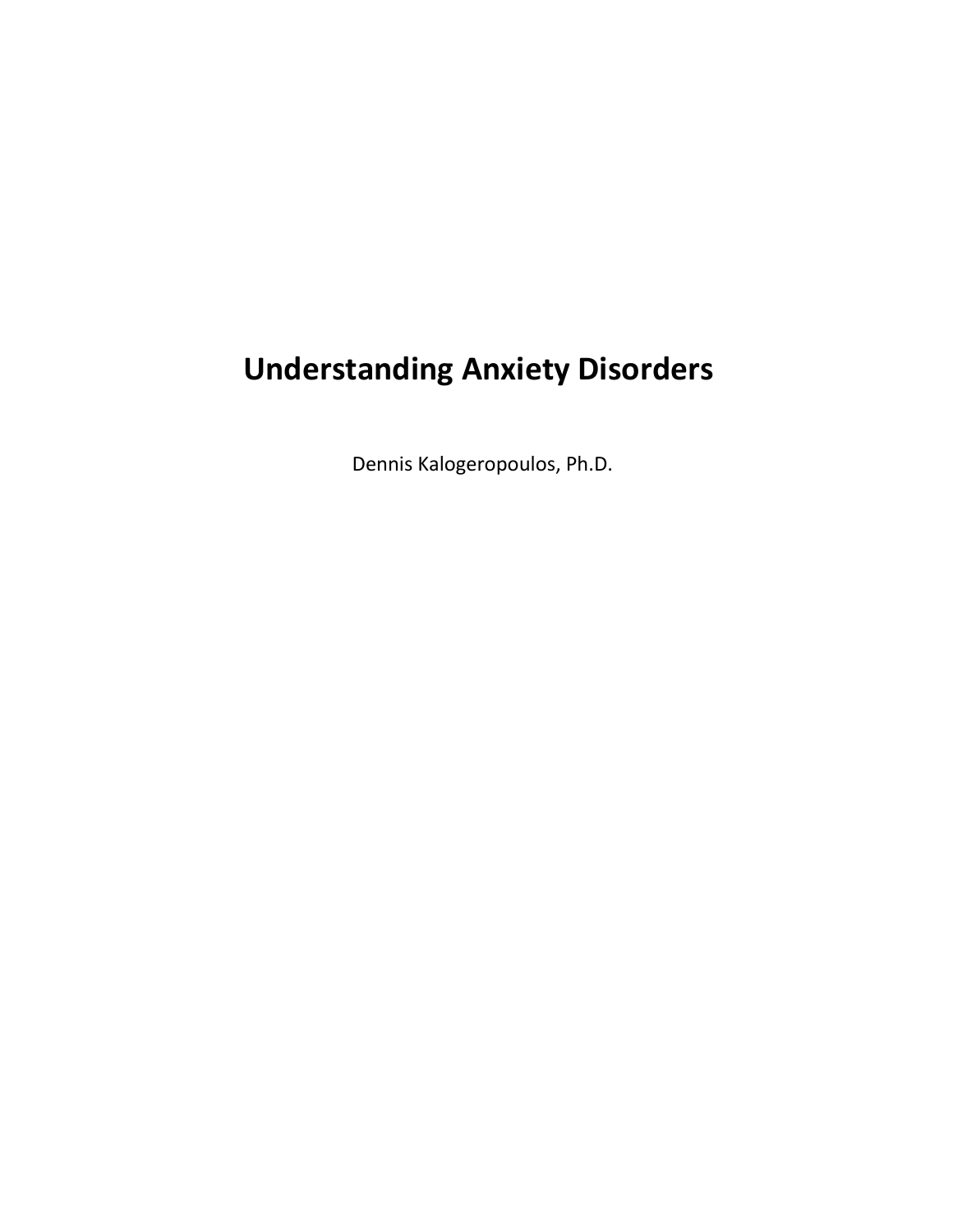## **Table of Contents**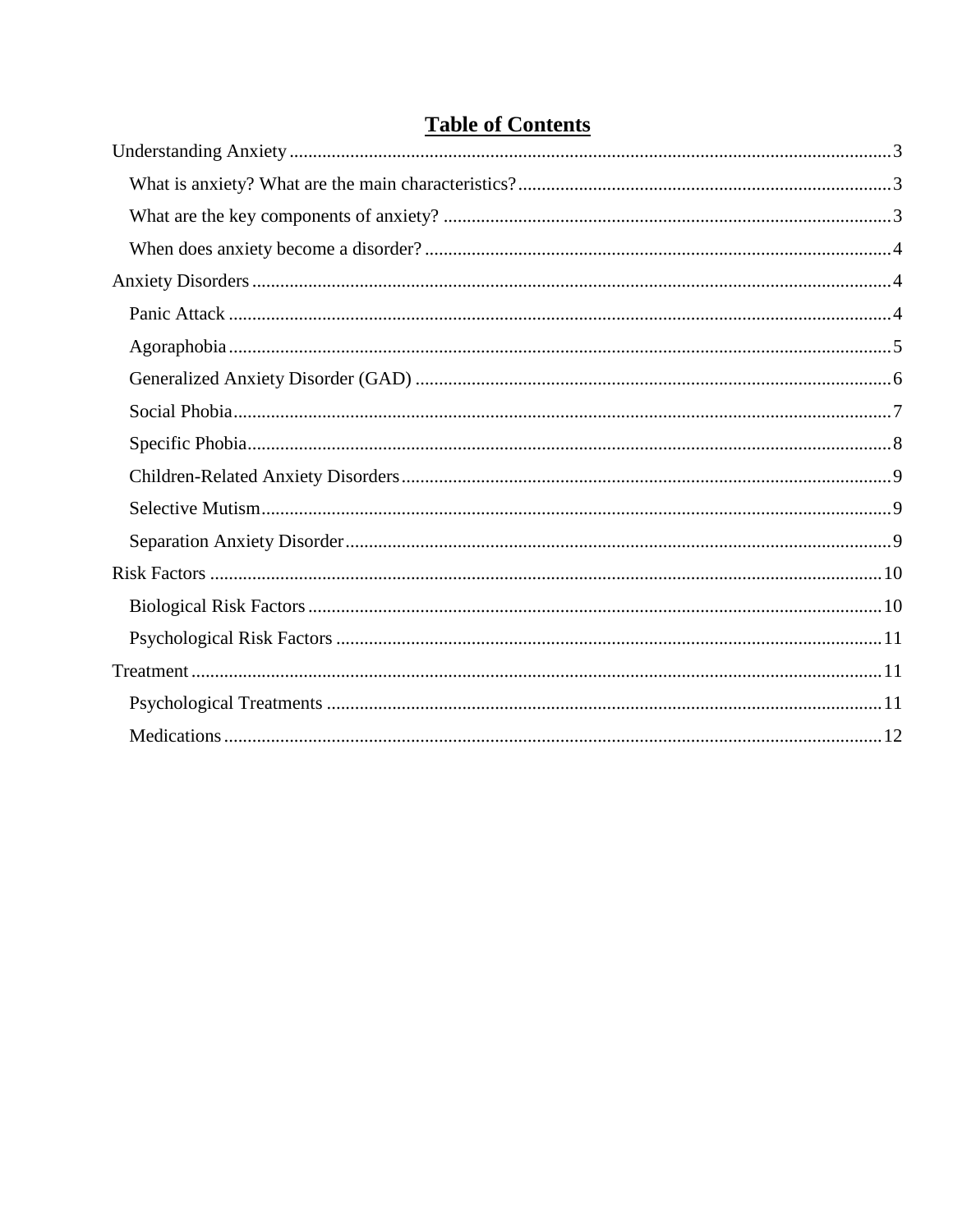### <span id="page-2-0"></span>**Understanding Anxiety**

#### <span id="page-2-1"></span>*What is anxiety? What are the main characteristics?*

Anxiety is an adaptive emotion to a stressor that is expressed through at least two components: **physiological** (e.g., faster heartbeat and feelings of muscular tension) and **cognitive** (e.g., thoughts or worries about the potential occurrence of bad outcomes or events). The second component of anxiety represents a future-oriented response, such as the tendency to experience anxiety when one encounters a new situation or anticipates a life-changing event. In such instances, anxiety is time-limited, and it usually subsides once the event is over. However, in other cases, it extends out of proportion to the reality of the situation and lasts much longer. The latter condition, where anxiety is recurrent and excessive, can have a very negative impact on an individual's daily life.

#### <span id="page-2-2"></span>*What are the key components of anxiety?*

Anxiety reactions involve three key elements: **body**, **mind** and **behavior**. Physiological (body) reactions occur unexpectedly and without medical reason. They are expressed through panic attacks, blushing, buzzing, ringing in the ears, muscle tension, irritability, fatigue, nausea, gastrointestinal distress or urinary frequency. For children, physical anxiety reactions are manifested through headaches and stomachaches.

The second component of anxiety is the reaction of the mind to these bodily sensations. Cognitive (mind) symptoms include pessimistic thoughts, ideas, images or impulses. Negative thoughts are triggered when a person confronts a specific event, such as thinking about the potential threat of being close to a feared object or situation, or they can be spontaneous, such as reflecting on the possible occurrence of an event. Worry is the mental manifestation of anxiety. It is often a series of negative thoughts about something that can have negative consequences in the future.

Behavior, the third building block of anxiety, results from physiological and cognitive components. Avoidance and escape are the major anxiety-related behaviors that can provide temporary relief from distress. However, this increases avoidance behavior in the future which, in turn, traps the individual in a maladaptive, vicious circle of fear and further avoidance.

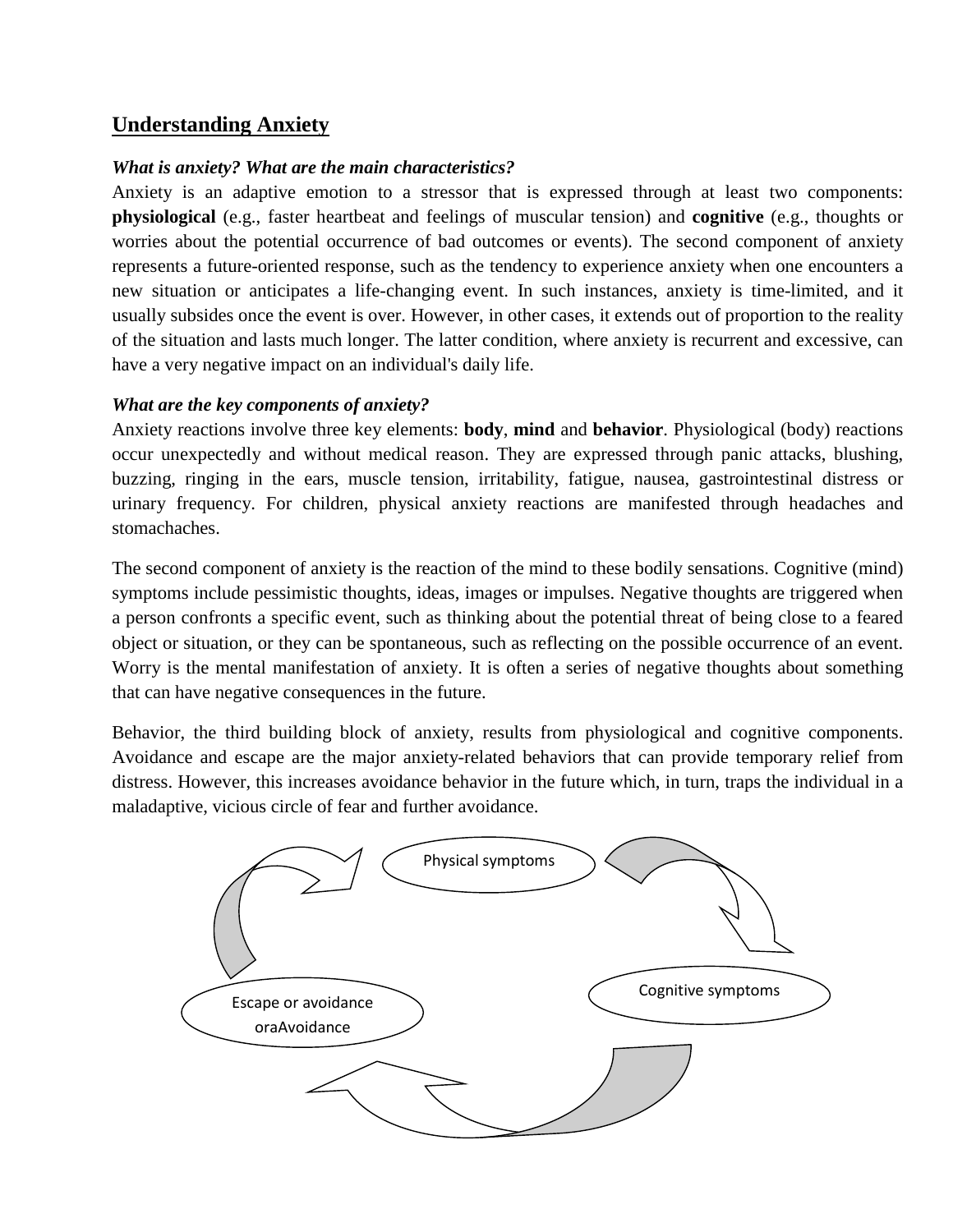#### <span id="page-3-0"></span>*When does anxiety become a disorder?*

Anxiety is a standard emotion that any human being presents in his or her life. Nevertheless, anxiety is considered a disorder when one faces personal suffering and it impairs his or her daily functions: quality of life, social functioning (Mendlowicz & Stein, 2000) and educational attainment (Kessler et al., 1995). Moreover, socio-demographic factors such as sex, ethnicity and socioeconomic status, play a role in distinguishing the types of anxiety a person may suffer. In fact, females are more prone to anxiety disorders than males by a ratio of three to one. As illustrated below, women in their 30s are more likely to experience anxiety compared to other age groups. Even though the main reason for this distribution is yet unknown, society expectations and culture are believed to trigger such results.



Socio-Demographic Factors of Anxiety Disorders *2005 National Comorbidity Survey Replication (NCS-R)*

## <span id="page-3-1"></span>**Anxiety Disorders**

As presented in the fifth edition of the diagnostic statistical manual (DSM-V), anxiety disorders contain six types of fear- and anxiety-related syndromes. One can experience different types of anxiety (or "comorbid disorders"). In fact, 57% of people who are diagnosed with an anxiety disorder experience the co-occurrence of another anxiety disorder or depression (Brown et al., 2001).

<span id="page-3-2"></span>A *panic attack* is a sudden emergence of intense fear and physical arousal that is accompanied by decreased discomfort that reaches its peak within minutes. Different physiological and cognitive symptoms are experienced differently among individuals (as enumerated below in the first criteria). Statistically, 28.3% of adults have had a panic attack in their lifetime, while only 4.7% have been diagnosed with panic disorder. There are two types of panic attacks: an expected attack is in response to situational or anticipated cues (e.g., a fear of heights or a fear of public speaking), while an unexpected attack occurs without a predicted object, event or situation.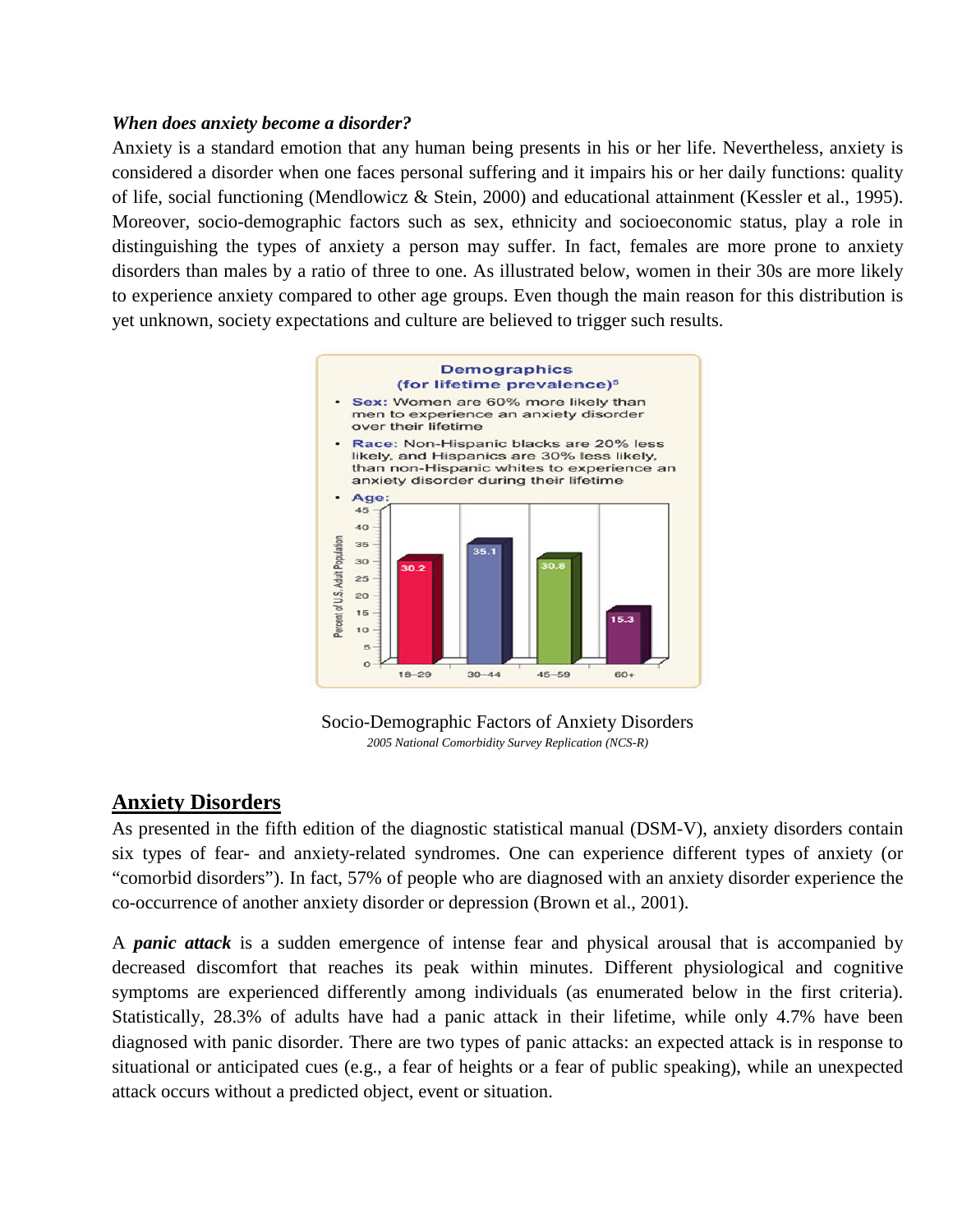To be diagnosed with panic disorder, one must experience at least one panic attack, worry about the reoccurrence of attacks and overthink the meaning of panic. Also, some people may behave differently after experiencing an attack or avoid certain situation to prevent its recurrence.

According to the DSM-V, certain criteria must be met for a person to be diagnosed with panic disorder:

A. Recurrent unexpected panic attacks during which **four or more** of the following symptoms occur:

- Palpitations, pounding heart or accelerated heart rate
- Sweating
- Trembling or shaking
- Shortness of breath
- Feeling of choking
- Chest pain or discomfort
- Nausea or abdominal distress
- Feeling dizzy, unsteady, light-headed or faint
- Chills or heat sensations
- Paresthesias (numbness or tingling sensations)
- Derealization (feeling of unreality) or depersonalization (being detached from oneself)
- Fear of losing control or "going crazy"
- Fear of dying

B. At least two of the attacks were followed by one month or more of **one or both** of the following:

- Pervasive concern or worry about future panic attacks and their consequences
- Subtle change in behavior due to attacks
- C. Symptoms do not result from substance effects
- D. Symptoms are not better explained by other mental disorder diagnoses

<span id="page-4-0"></span>*Agoraphobia,* the fear of wide open spaces, develops mostly in women in early adulthood (McNally, 2002). It is often preceded by panic disorder (about 1% have both), yet not all agoraphobic clients have panic attacks—1.4% solely develop agoraphobia (Kessler et al., 2005). As its literal translation (i.e., fear of the marketplace) underscores, agoraphobia is an intense fear or anxiety of specific situations. Those who meet its diagnosis criteria also express concerns of experiencing embarrassing physiological symptoms in public, such as dizziness and falling. Nevertheless, some agoraphobic clients have no problem entering these situations when accompanied by a trusted person or object.

The DSM-V lists the diagnostic criteria of agoraphobia as mentioned below: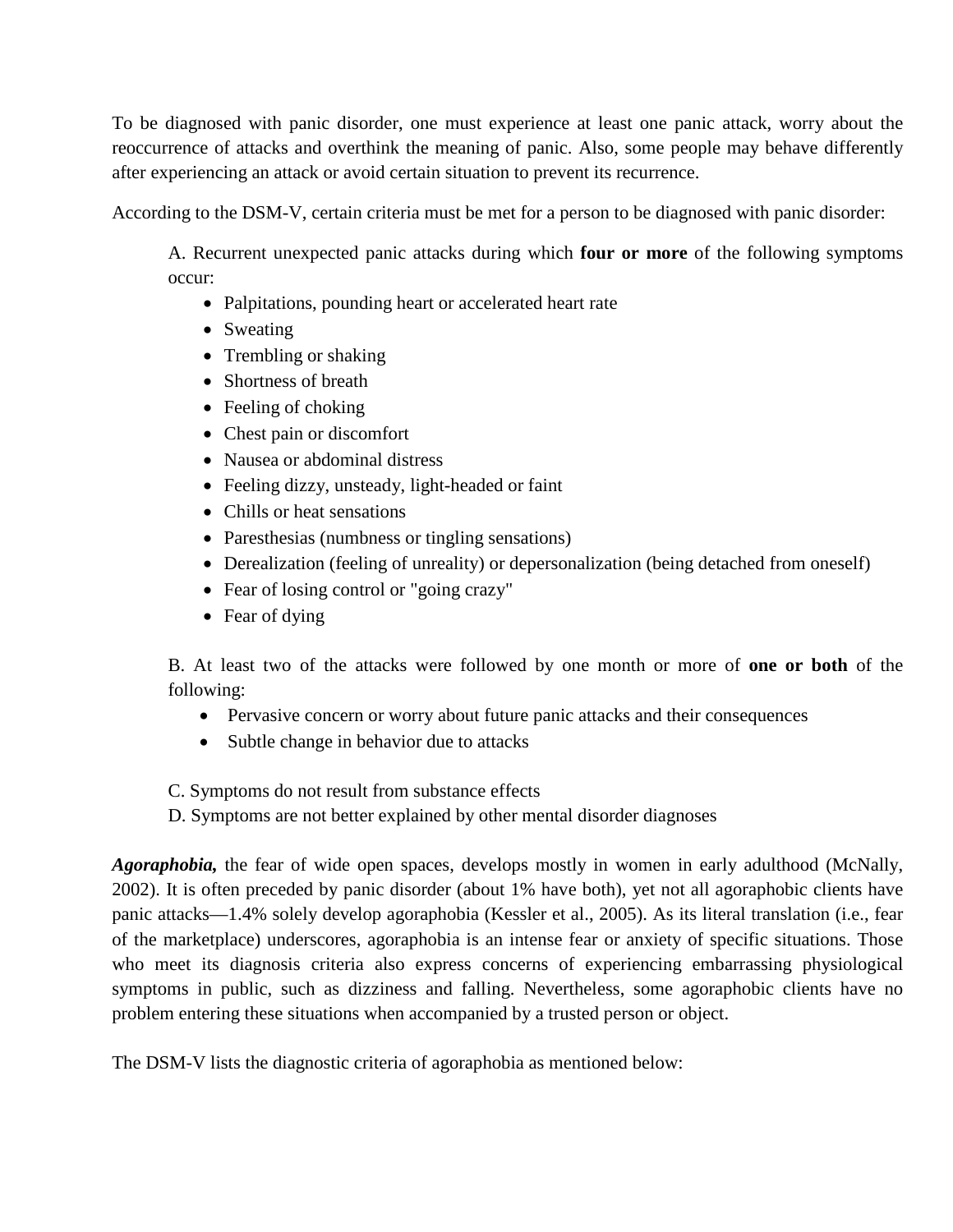A. At least **two out of the five** following situations cause fear or anxiety:

- Using public transportation (automobiles, buses, trains, ships, planes)
- Standing in line or being in a crowd
- Being in open spaces (parking lots, marketplaces, bridges)
- Being outside of home alone
- Being in enclosed places (shops, theaters, cinemas)

B. Ideas that escape might be difficult or that help might not be available during panic-like or embarrassing symptoms create fear in the individual or make him or her avoid these situations

C. Agoraphobic situations almost always provoke fear or anxiety

D. Agoraphobic situations are actively avoided, require the presence of a companion or are endured with intense fear or anxiety

E. The fear or anxiety is out of proportion to the actual danger posed by the situation or the sociocultural context

F. The fear, anxiety or avoidance is persistent, usually lasting six months or more

G. The fear, anxiety or avoidance causes clinically significant distress or impairment in social, occupational or other important areas of functioning

H. If another medical condition is present, the fear, anxiety or avoidance is clearly excessive

I. Other mental disorder symptoms do not better explain fear, anxiety or avoidance

<span id="page-5-0"></span>*Generalized anxiety disorder (GAD)* is excessive anxiety and worry that occur more days than not and that last at least six months. It develops gradually in a person's late teens through their late 20s and usually becomes chronic. Five percent to 10% of adults in the community and clinical samples meet the diagnostic criteria of GAD (Maier et al., 2000) as do 15% of children (Costello et al., 2005). The worries experienced are usually about future events, past transgressions, financial issues and health, and they are out of proportion to the actual situation and are accompanied by physiological sensations. Two main mental processes are usually involved: on one hand, the person experiences an inability to tolerate uncertainty (Ladouceur et al., 2000) and on the other, he or she believes that worry may lead to the prevention of negative consequences (Borkovec et al., 2004). People who are diagnosed with GAD often have at least another psychological disorder (Andrews et al, 2010; Bruce et al., 2001) (usually an additional anxiety disorder or depression).

GAD onset is associated with unexpected, negative and very important life events for both men and women (Kessler et al., 2004). The DSM-V describes GAD's diagnostic criteria as follows:

- A. Abundant anxiety and worry occurring more days than not for at least six months
- B. The person has difficulty controlling the worry
- C. Anxiety and worry are associated with **at least three** of the following six symptoms: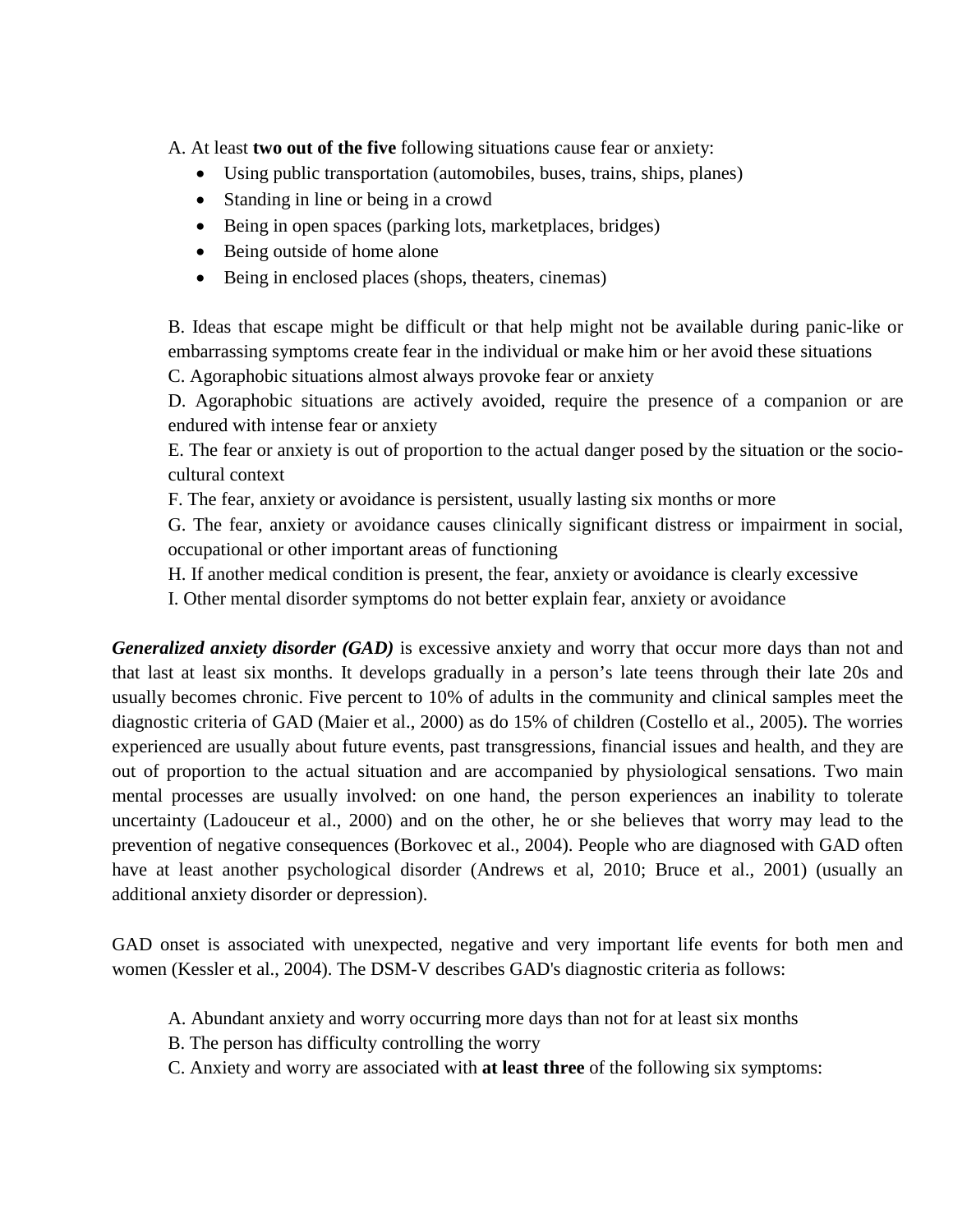- Restlessness or feeling keyed up or on edge
- Irritability
- Easily fatigued
- Muscle tension
- Difficulty concentrating or mind going blank
- Sleep disturbance

D. Clinical significant distress or impairment in social, occupational or other important areas or function are impacted by anxiety, worry or physical symptoms

E. Disturbance is not attributed to the physiological effects of a substance or other medical condition

F. Other mental disorders do not better explain the disturbance

<span id="page-6-0"></span>*Social phobia* is the fear of social situations; it is the third most common psychiatric disorder in the United States (Keller, 2003). Its average onset is between 11 and 13 years old and it affects both genders equally (Kessler et al., 2005). When faced with specific social situations, those who are diagnosed with social phobia fear that others will recognize anxiety and judge them negatively, or will even reject or offend them.

In 50% of cases, social phobia co-occurs with either GAD, agoraphobia, panic disorder, specific phobia, depression or posttraumatic disorder. Social anxiety impairs one's daily functions (educational or work) and social interactions. Many claim to use alcohol to decrease anxiety before social situations even though there is no empirical evidence for such facts (Carrigan & Randall, 2003). Those who engage in avoidance behaviors get enclosed in the vicious circle of fear and further avoidance (see "What are the key compents of anxiety?"), which prevents them from leaning on socially appropriate behaviors.

The DSM-V diagnostic criteria for social phobia are as follows:

A. One or more situations cause fear and anxiety when judged by others

B. Fear of showing anxiety symptoms that will trigger a negative evaluation

C. Social situations almost always provoke fear or anxiety

D. Avoidance of social situations or endurance with intense fear or anxiety

E. The fear or anxiety is out of proportion to the actual danger of the social situation and to the socio-cultural context

F. The fear, anxiety or avoidance is persistent, lasting at least six months

G. The fear, anxiety or avoidance causes clinically significant distress or impairment in social, occupational or other important areas of functioning

H. The fear, anxiety or avoidance is not due to the physiological effect of substance abuse

I. Other mental disorders do not better explain the fear, anxiety or avoidance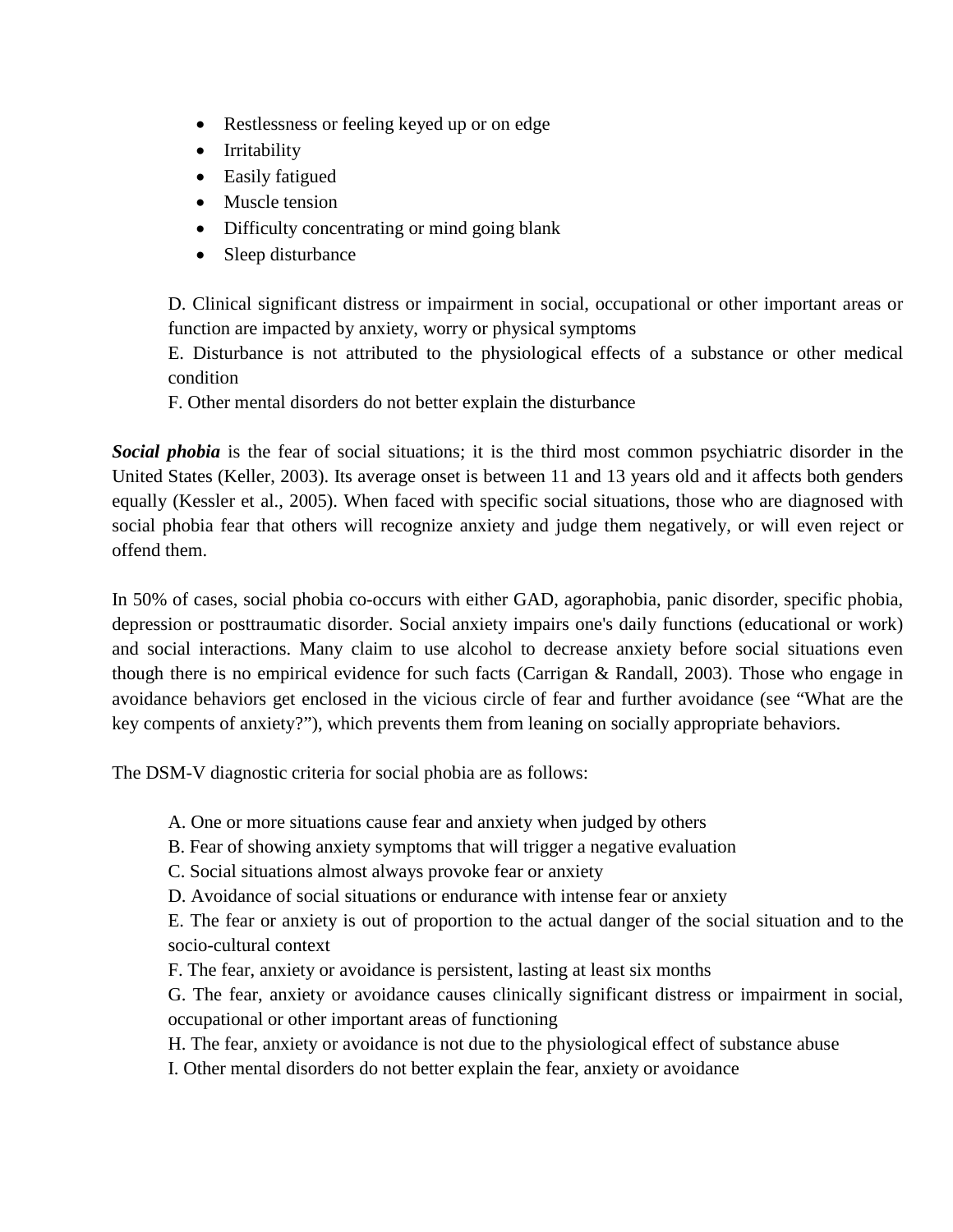J. The fear, anxiety or avoidance is excessive or unrelated when other medical conditions are present

<span id="page-7-0"></span>*Specific phobia* is an evident fear or anxiety about a specific object or situation, causing impairment in daily function. It develops early in life, with an average age of onset of 7 years (Kessler et al., 2005). It is more common among girls than boys, and more common among young children than adolescents (Murris et al., 1999). Two characteristics distinguish specific phobia from other typical fears: emotional distress that is caused by the phobic situation or object (e.g., lack of sleep, expecting the worst, experiencing physiological reactions that render the person exhausted) **and** functional impairment (e.g., being unable to accomplish a work task due to significant anxiety, which can impact one's career).

The diagnostic criteria include five types of specifiers:

- Animal phobias (fear of animals or insects)
- Blood/injection/injury phobia
- Natural environment phobias (storms, heights, water)
- Other fears that are unrelated to other groups
- Fear of **specific aspects** of a given situation (using public transportation, driving though tunnels or bridges, riding elevators, flying or being in enclosed places)

Typically, people have more than one phobia and other anxiety disorders. Specific phobia is a common anxiety disorder, as 12.5% American adults and 3.5% American children meet its diagnostic criteria. Among those who have specific phobia, 50% fear either animals or heights (LeBeau et al., 2010).

The DSM-V defines specific phobia as follows:

- A. Significant fear or anxiety about a specific object or situation
- B. The phobic stimuli has always caused immediate fear or anxiety

C. The person actively avoids the phobic object or situation or endures it with abundant fear or anxiety

D. The fear or anxiety is out of proportion to the actual threat of the phobic object or situation and to the socio-cultural context

E. The fear, anxiety or avoidance is pervasive and lasts six months or more

F- The fear, anxiety or avoidance leads to significant distress or impairment in social, occupational or other important areas of functioning

G- Other mental disorders do not better explain the disturbance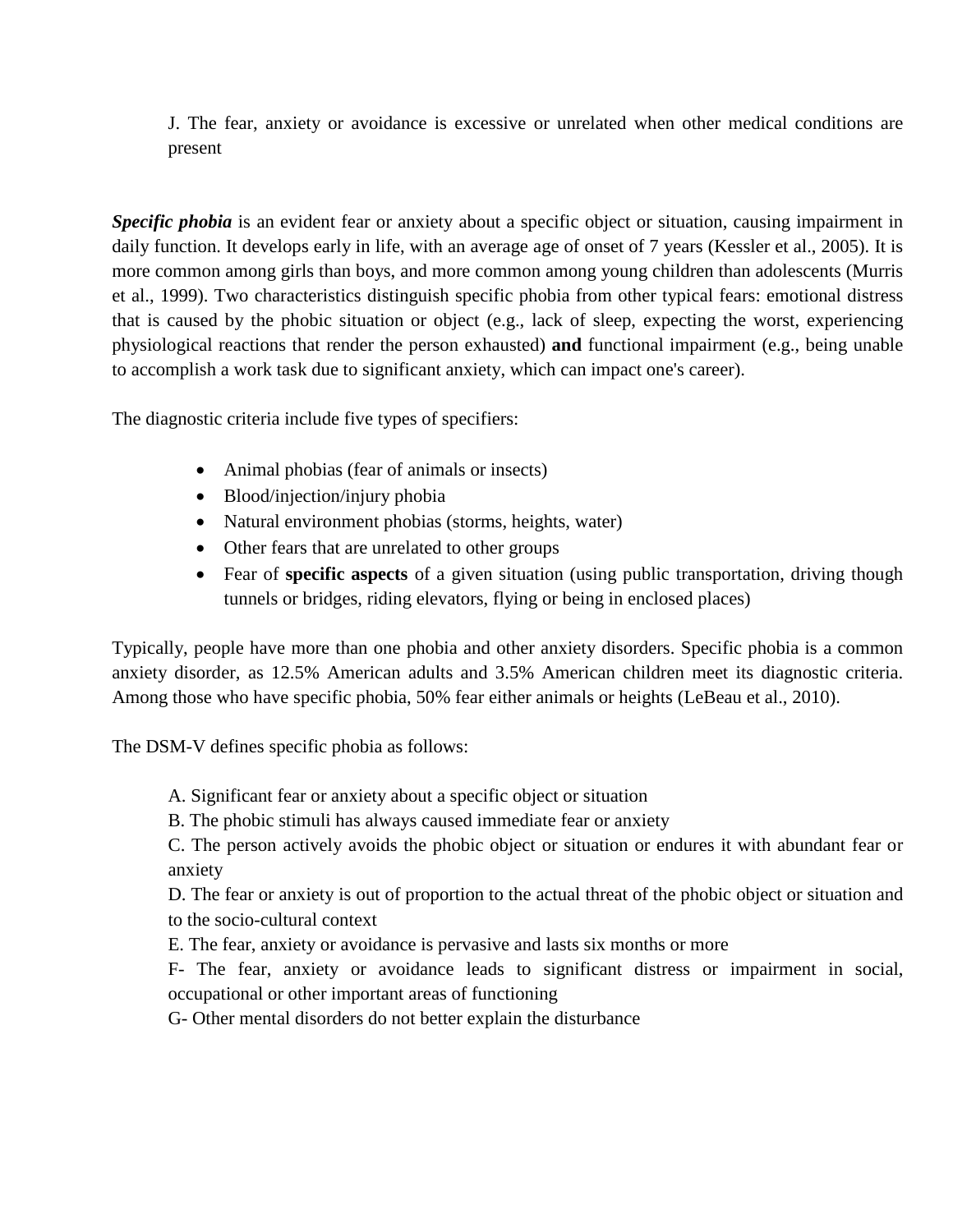#### <span id="page-8-1"></span><span id="page-8-0"></span>*Children-Related Anxiety Disorders*

*Selective mutism* is a regular failure to speak in specific situations, regardless of having the ability to speak and speaking under certain settings. The child engages in speaking only with their immediate family at home.

The DSM-V enumerates its diagnostic criteria as mentioned below:

A. Repetitive failure to speak in specific social situations where one is expected to speak

B. The impairment interferes with educational or occupational achievements or with social communication

- C. The disturbance lasts at least one month
- D. Failure to speak is not due to lack of knowledge or comfort with the spoken language required in a social situation
- E. Other communication disorders do not better explain the disturbance

<span id="page-8-2"></span>*Separation anxiety disorder* is excessive [anxiety](https://en.wikipedia.org/wiki/Anxiety) regarding separation from people to whom a child has a strong [emotional attachment.](https://en.wikipedia.org/wiki/Attachment_theory) The infant worries about potential harm that may be exerted on his or her caregiver. In extreme forms, the child refuses to go to school or may not want to be physically separated from his or her caregivers or home. When sleeping, he or she may object to sleeping alone or is unable to sleep away from home. Nightmares of separation are frequent and physical symptoms are shown to be compatible with worry (especially headaches and stomachaches). Even though almost 3% to 5% of children suffer from separation anxiety disorder, many recover promptly (Silverman & Dick-Niederhauser, 2004). Girls are more likely than boys to report separation anxiety as the disorder is more common in early infancy (Breton et al., 1999).

The DSM-V lists separation anxiety diagnostic criteria as follows:

A. Developmentally inappropriate and excessive fear or anxiety regarding separation from individuals to whom the child is attached

- Recurrent and excessive distress when anticipating or experiencing separation from home or from major attachment figures
- Persistent and excessive worry about losing major attachment figures or about potential harm to them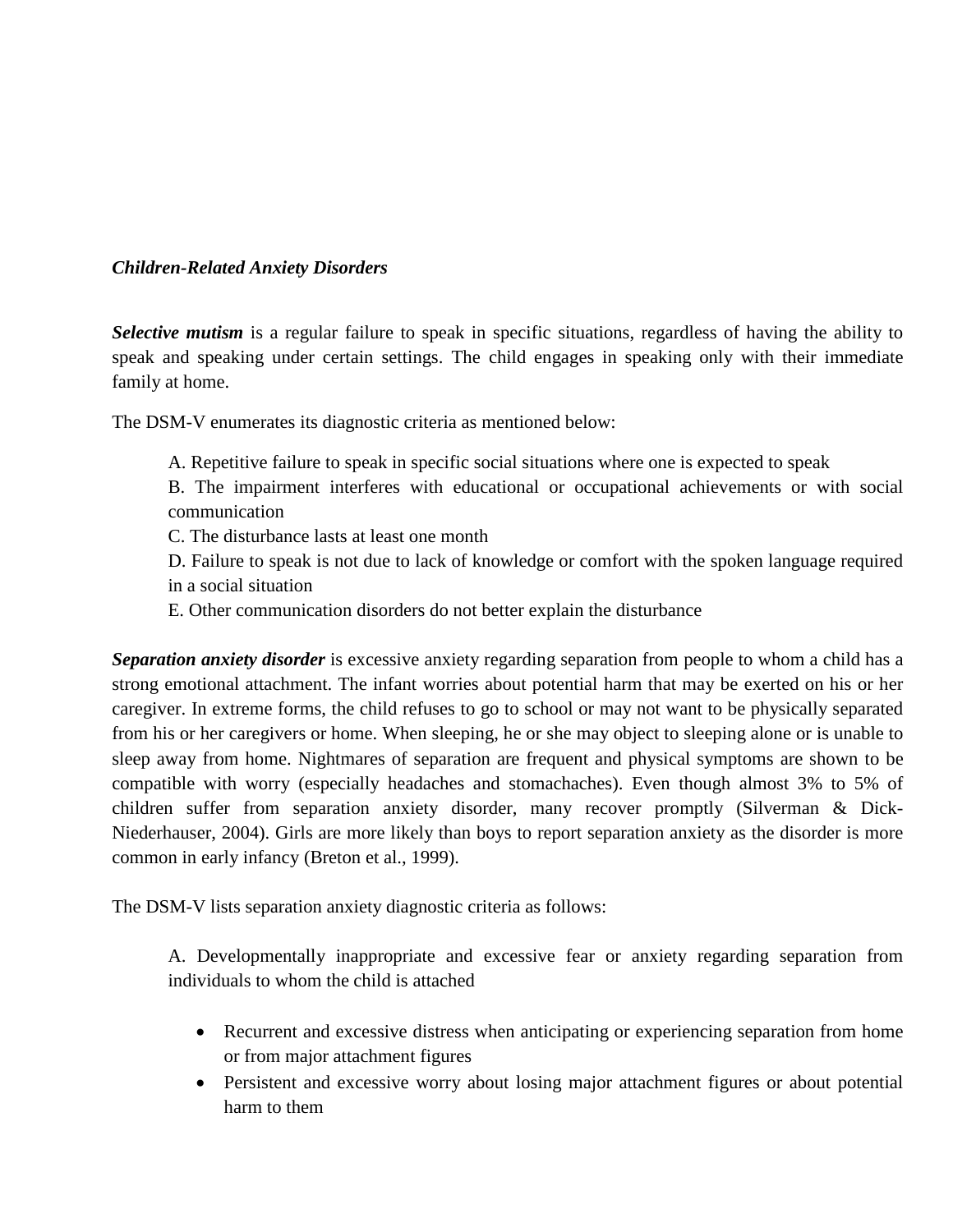- Persistent and excessive worry about experiencing an unfortunate event that causes separation from an attached person
- Persistent unwillingness or refusal to go out due to fear of separation
- Persistent and excessive fear or reluctance of being alone or without major attachment figures at home or elsewhere
- Persistent reluctance or refusal to sleep away from home or to go to sleep without a major attachment figure nearby
- Repeated nightmares of separation
- Repeated physical complaints when separated from major attachment figure or when separation is anticipated

B. Recurrent fear, anxiety or avoidance lasting at least four weeks in children and adolescents, and six months or more in adults

C. Disturbance causes daily function impairments

D. Other mental disorders do not better explain the disturbance

## <span id="page-9-0"></span>**Risk Factors**

#### <span id="page-9-1"></span>*Biological Risk Factors*

- Heritability:
	- **1.** When a parent has an anxiety disorder, the child is more likely to have one too.
	- **2.** Monozygotic twins are twice as high as dizygotic twins to have anxiety disorder (Andrews et al., 1990).
	- **3.** There is a general vulnerability factor to developing anxiety disorder (inheritance of anxiety traits).
- Several areas of the midbrain, such as the amygdala, the hippocampus, the limbic and the paralimbic systems, are more involved in anxious emotion (Stein & Hugo, 2004).
- Different functioning of certain neurotransmitters is responsible for regulating various brain areas.
	- **1.** Low levels of serotonin are responsible for regulating mood, thoughts and behavior.
	- **2.** Gamma aminobutryic acid (GABA) inhibits post-synaptic activity.
	- **3.** Corticotrophin-releasing factor (CRF) is also responsible for the development of anxiety.
- Early life experiences that alter brain activity, such as loss, separation or abuse, make an individual more vulnerable.
- Children with behavioral inhibition are more likely to show anxiety reactions (Gladstone et al., 2005).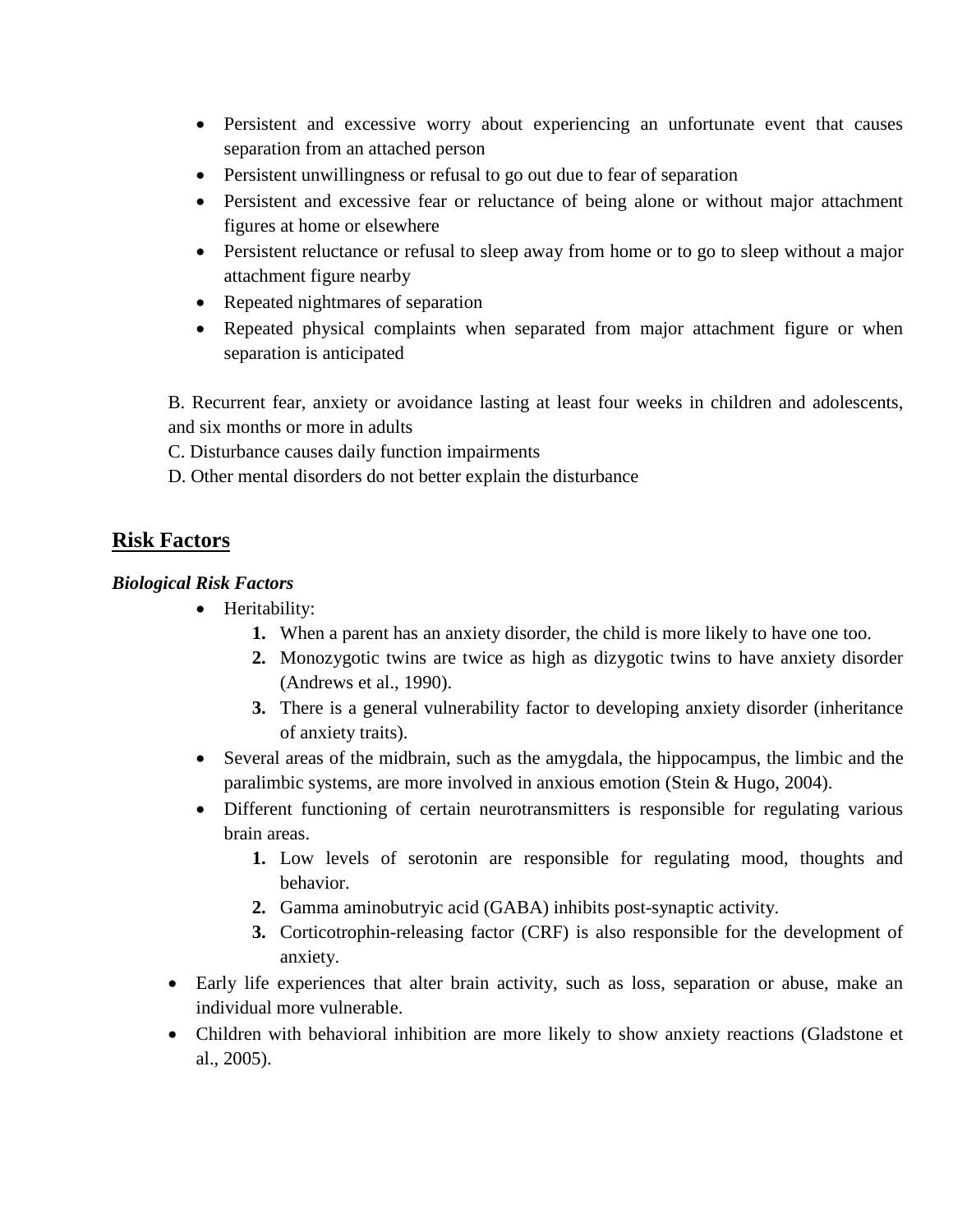#### <span id="page-10-0"></span>*Psychological Risk Factors*

- Classical conditioning: Trigger of conditional response by unconditional stimulus.
- Vicarious learning: An indirect means of developing a disorder. Learning occurs through observation.
- Information transfer: Given instruction that a situation or an object should be feared.
- Maladaptive thoughts that automatically interpret ambiguous situations negatively.
- Fear of fear model (especially for panic attack): Sensitivity to bodily symptoms that leads to interpretation of any physiological state as a signal of an impending panic.
- Anxiety sensitivity: Belief that anxiety symptoms result in negative consequences (e.g., embarrassment or more anxiety).

## <span id="page-10-1"></span>**Treatment**

#### <span id="page-10-2"></span>*Psychological Treatments*

Assessment is the primary step to ensuring effective treatment. It is a systematic evaluation and measurement of psychological, social and biological factors of an individual with a possible psychological disorder. It provides detailed information on symptoms, and helps identify causes and maintenance factors as it assesses current functioning level. Assessment also provides information on the patient's coping skills, helps predicts the client's future behaviors and suggests possible clinical interventions. Finally, it allows monitoring of the client's progress by establishing a baseline data and is the base of any therapeutic alliance.

A very useful and effective way to look at a disorder is through the **diathesis-stress** paradigm. It is a multidimensional model linking biological, psychological and social factors that lead to the development of a disorder. It focuses on the interaction between predisposition toward a disease (diathesis) and environmental or life disturbances (stress), allowing a better understanding of a client's case.

Psychodynamic treatment uses free association and dream interpretation as a reflection of the patient's outside world. Treatment involves "working through" and discovering what inner conflicts that led to the client's disorder. However, the problem with this paradigm is that little is known on its efficacy due to the lack of empirical research to support it.

Cognitive behavioral therapy (CBT) is the most effective treatment for anxiety-related disorders for children, adolescents and adults. In both individual and group therapy, CBT is 70% successful across all disorders (Barlow, 2002).

Many techniques are used in CBT. **Exposure** consists of gradually exposing the client to the feared stimulus through real-life experiences; this is called in vivo exposure. Using physical exercises is one of the exposure means to treat panic disorder because it triggers the physiological sensations the client interprets as dangerous and that lead to panic attack. The client progressively assimilates that these